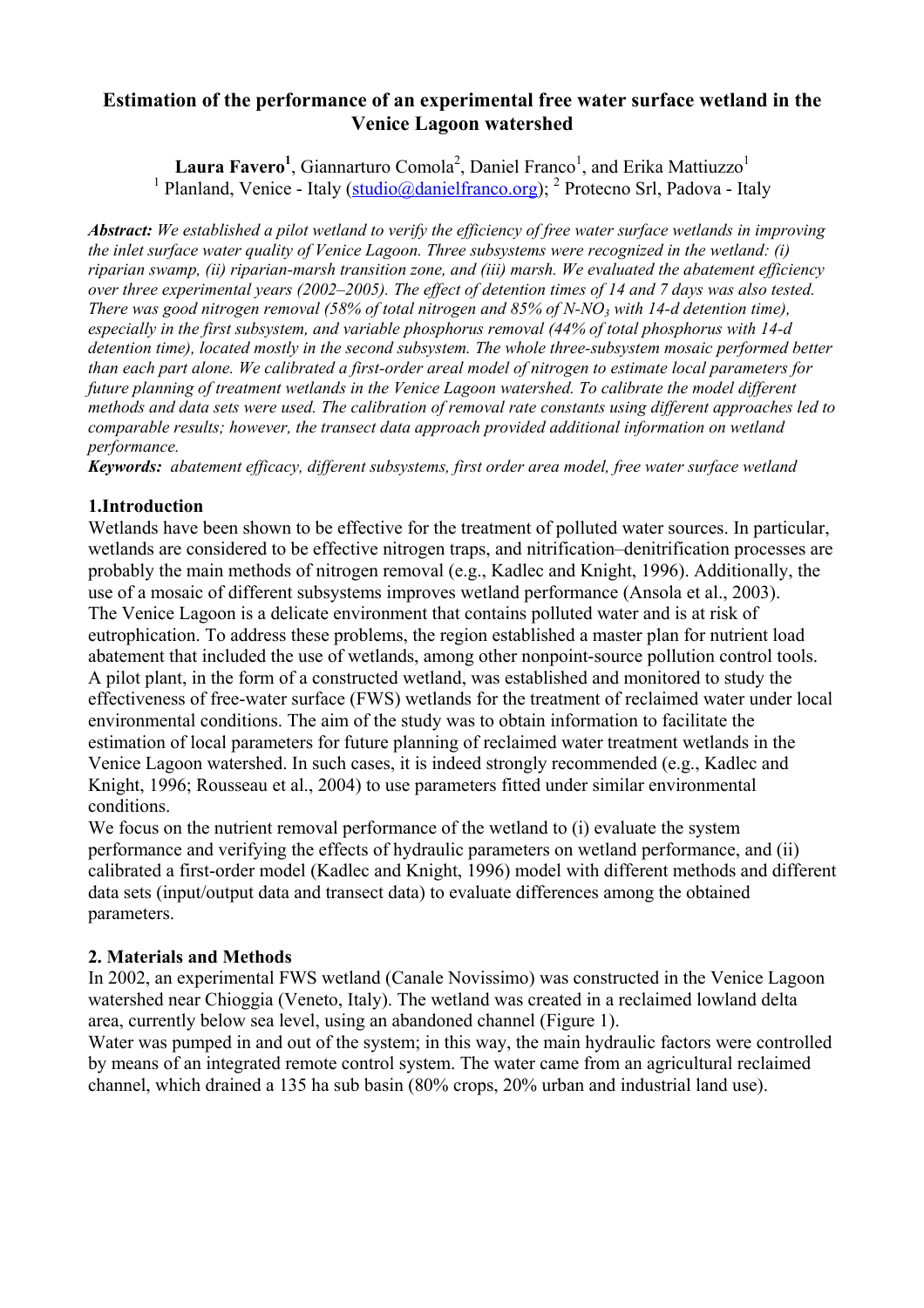

Figure 1: Map of the Canale Novissimo wetland

The wetland was 50 m wide and 4140 m long with a mean depth of 80 cm, and it consisted of three subsystems that differed in morphology and vegetation. The first (1480 m) was a riparian swamp ecosystem, dominated by hydrophytic trees and shrubs, in which meanders were constructed to allow soil flooding and maximize the contact between water and the root zone. The second (1040 m) was a riparian and wet ecosystem, in which trees and shrubs covered one third of the emergentplanted area, whereas the remaining area was covered by marsh vegetation. The third (1620 m) was a marsh ecosystem, with shrubs and trees having an ancillary role (e.g., slope protection, habitat creation). The construction of the first and part of the second subsystems required extensive modifications of the original conditions, which were done by adding agricultural soil to the previous channel banks. The vegetation for restoration of the three subsystems was chosen in accordance with the phytosociological classification of the transitional zone between the mainland and Venice Lagoon. Data loggers at the inlet and outlet pumps gave continuous records of water stage and inflow and outflow. The dataset used here includes two experimental periods: from April 2004 to April 2005 we tested a detention time of 14 days, and from April 2005 to April 2006 we tested a detention time of 7 days.

Free-water samples were collected every 18 days at the entrance point, the exit point, and two intermediate sections. We analyzed pH, total suspended solids (TSS), total phosphorus (TP), soluble phosphorus (Psol), nitrate (N-NO<sub>3</sub>), nitrite (N-NO<sub>2</sub>; MIPAF, 2000), ammonium (N-NH<sub>4</sub>), and organic nitrogen (Norg; CNR-IRSA, 1994) in free water. Total nitrogen (TN) was calculated as the sum of the nitrogen species.

Wetland performance was analyzed as mass removal rate (MRR) and percent mass removal (PMR):

$$
MRR\big[kg \cdot d^{-1}\big] = M_{in} - M_{out} \tag{1}
$$

 $PMR = (m_{in} - m_{out})/m_{in} \times 100$  (2)

where M is the mass input or output rate  $[\text{kg } d^{-1}]$  and m is the mass load  $[\text{kg}]$ The mass removal rate (MRR) is the simplest assessment term and quantifies the nutrient mass removed by the wetland over a given period. It is recommended for its transparency (e.g., Kadlec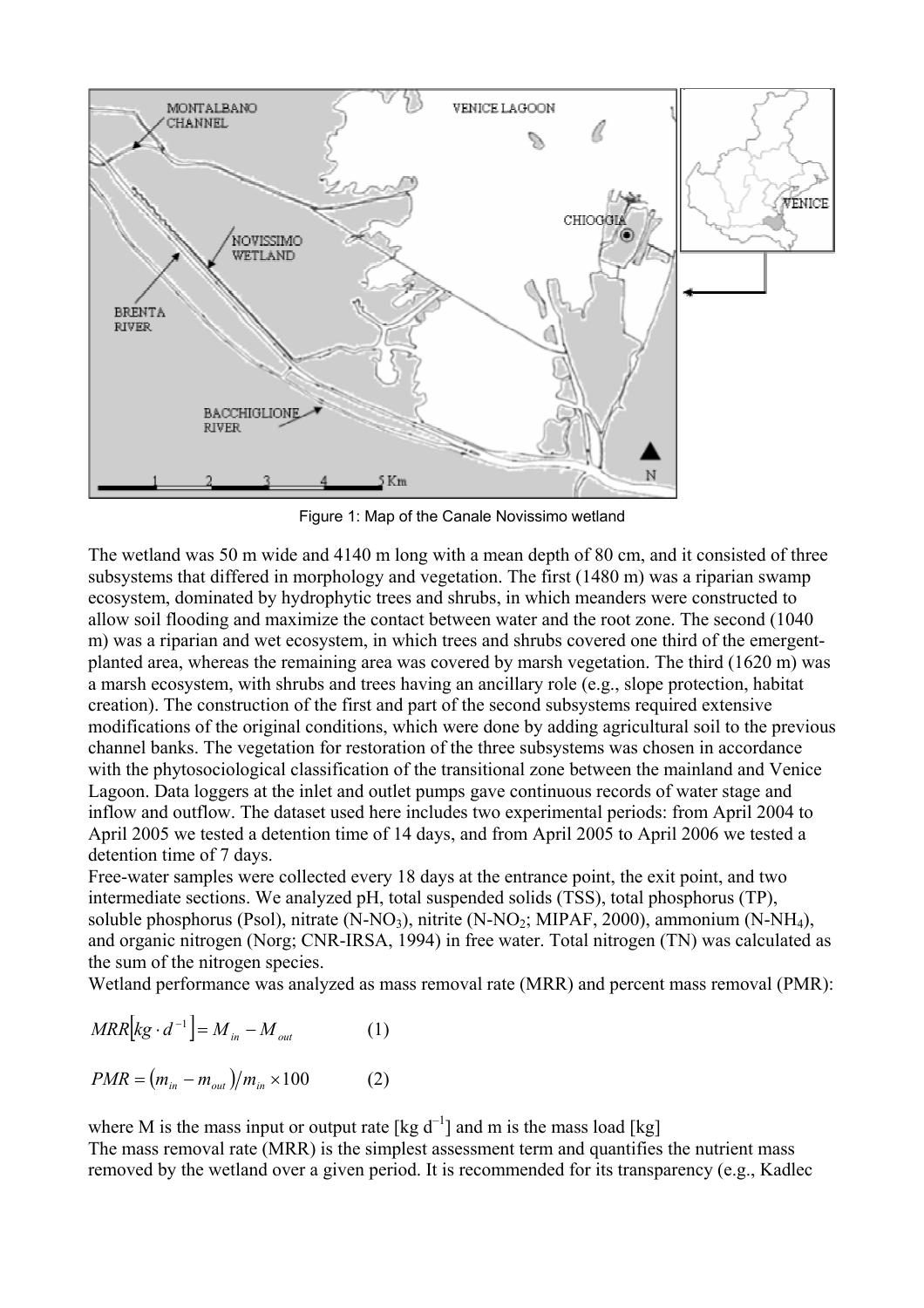and Knight, 1996). The percent mass removal (PMR) describes the nutrient load reduction with respect to the incoming load. PMR and represents the efficiency of a wetland.

To evaluate nitrogen parameters we adopted a first-order areal model. First-order models are the state of the art of mass removal modeling. To date, the model that provides the best performance is the Kadlec and Knight model (Rousseau et al., 2004), if its assumptions are met. A simple mass balance and first order kinetics describe total nitrogen removal (Kadlec and Knight, 1996):

$$
q\frac{dC}{dy} = -k(C - C^*)
$$
 (3)

where  $y = x/L$  is the fractional distance, x is the distance from the inlet [m], L is the wetland length [m], k is the removal rate constant  $[m d^{-1}]$ , C is the averaged concentration  $[g m^{-3}]$ , C\* is the background concentration (from autochthon production and sediment release) [g  $m^{-3}$ ], and q is the averaged hydraulic loading rate  $\lceil m \, d^{-1} \rceil$ .

We averaged the nutrient concentrations over two sampling data sets, obtaining 15 sets of averaged concentrations. We verified that flow-weighted concentrations were not different from timeaveraged concentrations, as suggested by Kadlec & Knight (1996), by means of the nonparametric Wilcoxon's matched pairs test among dependent samples (data not shown).

We used three different methods to calibrate the model removal rate constant.

Input/output data (I/O) about flows and concentrations were used for calibration of a rate constant for each of the 15 averaging periods from equation (3), and the resulting values were averaged over the whole period, obtaining the "averaged k".

The same dataset was used also to estimate the "calibrated k" and the background concentrations using the Generalized Reduced Gradient (Microsoft Excel™ "Solver" routine) with the leastsquares minimization criterion (Stone et al., 2004).

Data collected along the length of the treatment wetland produced an alternative parameter set that was used to estimate the "transect data k". The logarithm of relative concentration in each sampling site was regressed with its relative distance from the inlet  $(y)$ , to estimate the slope  $(k/q)$  of the rearranged equation:

$$
\ln\left(C_y/C_{in}\right) = -k/q \cdot y \tag{4}
$$

where C<sub>y</sub> is the averaged concentration at the y point  $[g \, m^{-3}]$  (first intermediate section y = 0.36; second intermediate section  $y = 0.61$ ) and C<sub>in</sub> is the averaged inlet concentration [g m<sup>-3</sup>]. From the slope of the regression, knowing the hydraulic loading rate q, we calculated the "transect data k". Normality of the data was tested with a Lilliefors test and a Shapiro–Wilk's test ( $p < 0.05$ ) before applying the regression analysis.

### **3. Results and Discussion**

MRR and PMR are shown in Table 1. We did not include organic nitrogen values because the concentrations were always below the detection limit (1.0 mg  $L^{-1}$ ). The results suggest that the decrease of the detention time caused the MRRs reduction (Gonzalez et al., 2001), with the exception of total suspended solids, while only total phosphorus and total nitrogen PMR decreased with the reduced detention time. In fact, the PMR of  $N-NO_3$ ,  $N-NH_4$  increased with reduced detention time (Persson and Wittgren, 2003).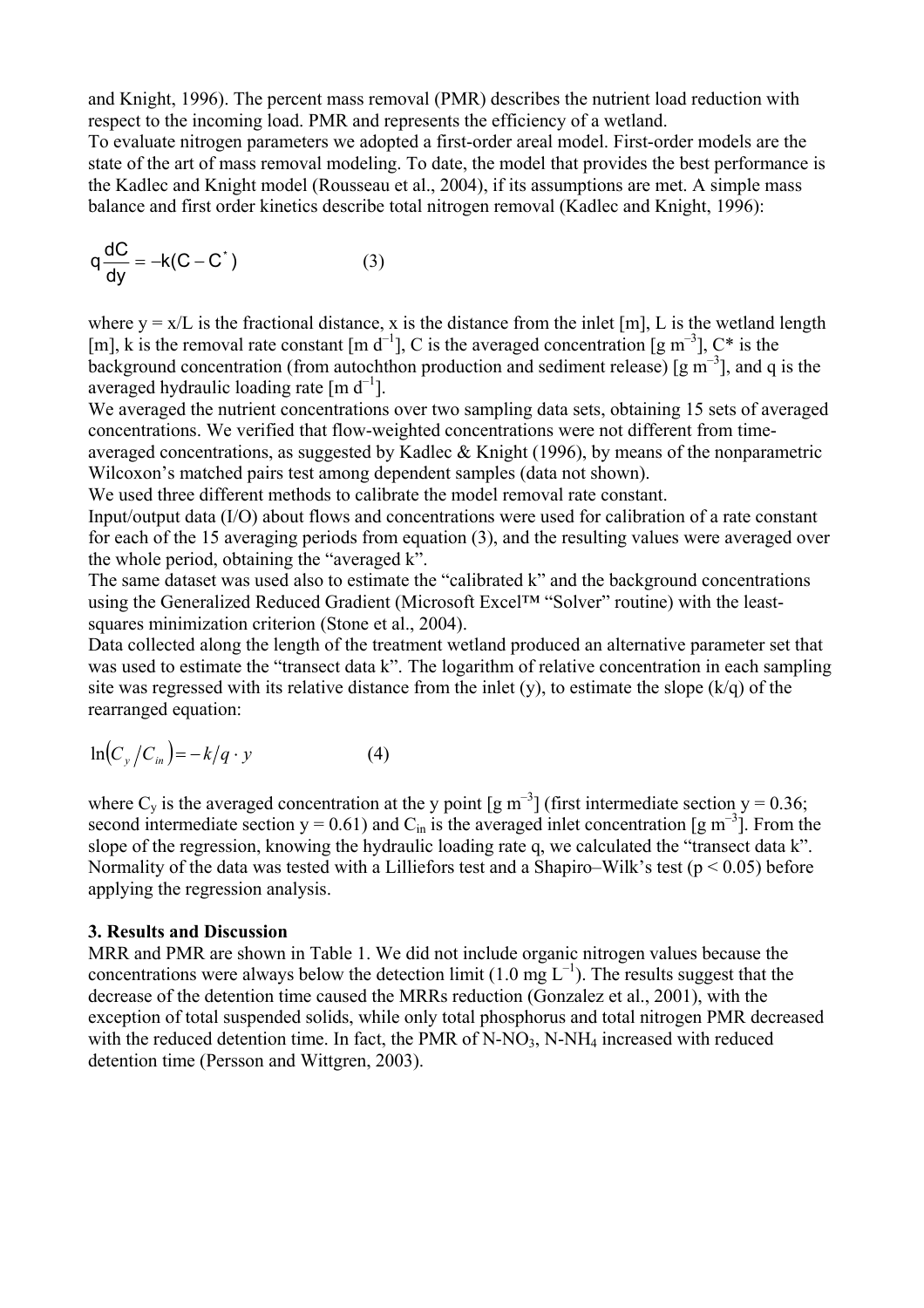*Table 1: Nutrient mass removal rates and percent mass removal,*τ*: detention time; SS: suspended solids; TP: total phosphorus; TN: total nitrogen.* 

| Mass Removal Rate [kg $d^{-1}$ ] |         |      |          |         |           | Percent Mass Removal |       |          |         |  |  |
|----------------------------------|---------|------|----------|---------|-----------|----------------------|-------|----------|---------|--|--|
|                                  |         | TN   | $N-NH_4$ | $N-NO3$ | <b>SS</b> | TР                   | ΓN    | $N-NH_4$ | $N-NO3$ |  |  |
| 84.04                            | 0.21    | 4.78 |          | 3.38    | 56.79     | 43.65                | 59 17 | 71.50    | 86.22   |  |  |
| 91 18                            | $-0.21$ | 3.37 | O 99     | 2.12    | 70.29     | $\sim$               | 43.75 | 71.81    | 98.56   |  |  |

The nutrient removal range reported in the literature is very large (Table 2), but our wetland performance was within that range, despite the low incoming concentrations. The average nutrient concentrations in the outlet water were frequently similar or lower than those found in natural wetlands.

*Table 2: Comparison of Canale Novissimo wetland to other surface flow wetlands.* τ*: detention time; Cin: inlet concentration; Cout: outlet concentration; R: percent mass removal; TP: total phosphorus; TN: total nitrogen.* 

|                                    | TP                               |                  |      | TN                                      |                  |               | $N-NH_4$       |                                  | $N-NO3$       |              |                      |               |
|------------------------------------|----------------------------------|------------------|------|-----------------------------------------|------------------|---------------|----------------|----------------------------------|---------------|--------------|----------------------|---------------|
|                                    | $C_{in}$                         | $C_{\text{out}}$ | R    | $C_{in}$                                | $C_{\text{out}}$ | $\mathbf R$   | $C_{in}$       | $C_{\text{out}}$                 | R             |              | $C_{in}$ $C_{out}$   | R             |
|                                    | $\left[\text{mg } L^{-1}\right]$ |                  | $\%$ | $\lfloor \underline{mg} L^{-1} \rfloor$ |                  | $\frac{0}{0}$ |                | $\left[\text{mg } L^{-1}\right]$ | $\frac{0}{0}$ |              | $\text{Im} g L^{-1}$ | $\frac{0}{0}$ |
| <b>Canale Novissimo</b>            |                                  |                  |      |                                         |                  |               |                |                                  |               |              |                      |               |
| $\tau$ 14 days                     | $(1)$ 14                         | 010              | 44   | 3.36                                    | 1.43             | 58            | 0.69           | 0.22                             | 70            | 1.67         | 021                  |               |
| $\tau$ 7 days                      | 0.06                             |                  |      | 1.92                                    | 1.12             | 44            | 0.38           | 0.11                             |               | 72 0.54 0.01 |                      | -99           |
| Natural wetlands <sup>†</sup>      |                                  | 0.04             |      |                                         |                  |               |                | 2.02                             |               |              | 0.10                 |               |
| <b>Surface Flow Wetlands</b>       |                                  |                  |      |                                         |                  |               |                |                                  |               |              |                      |               |
| Kadlec & Knight, $1996^{\ddagger}$ | 3.78                             | 162 34           |      | 903                                     | 4.27             | 55            | 4.88           | 2.23 38 5.56 2.15 51             |               |              |                      |               |
| ITRC, 2003 $\frac{8}{3}$           | 24.40                            | 8.10             |      | 117.20                                  |                  |               | 36.20 75 86.60 | 28.70                            | -71           |              |                      |               |
| Frankenbach & Meyer, 1999          |                                  |                  |      | 11.80                                   | 8.63             | 17            | 0.72           | 4.36                             |               | $-2.41$      | 0.16 95              |               |

**†** From Kadlec and Knight (1996).

‡ Average values for North American surface flow treatment systems.

§ Common Constituents and Treatment Efficiencies in Agricultural Wastewaters (pg. 46).

The subsystems MRRs indicated that most part of net removal was located into the first, and partially the second subsystems (Table 3). This could mean that a shorter wetland could be equally efficient.

The performances of the three subsystems could be compared by means of PMRs. The first subsystem was the most efficient at nitrogen removal, whereas the second subsystem was best at phosphorus removal. This could be due to the vegetation of the first subsystem, which was an important source of organic carbon for the denitrification process and a source of oxygen for the nitrification process. The first subsystem was also the more deeply modified because of the reconstruction of meanders with agricultural soils; therefore, it kept a longer time to reach an ecological equilibrium after the flooding (data not shown). This could be the reason of the low or negative phosphorus removal in the first subsystem, with respect to the second one. Finally, the PMRs comparison indicates that the whole wetland performed better than the individual subsystems both for TN and SS.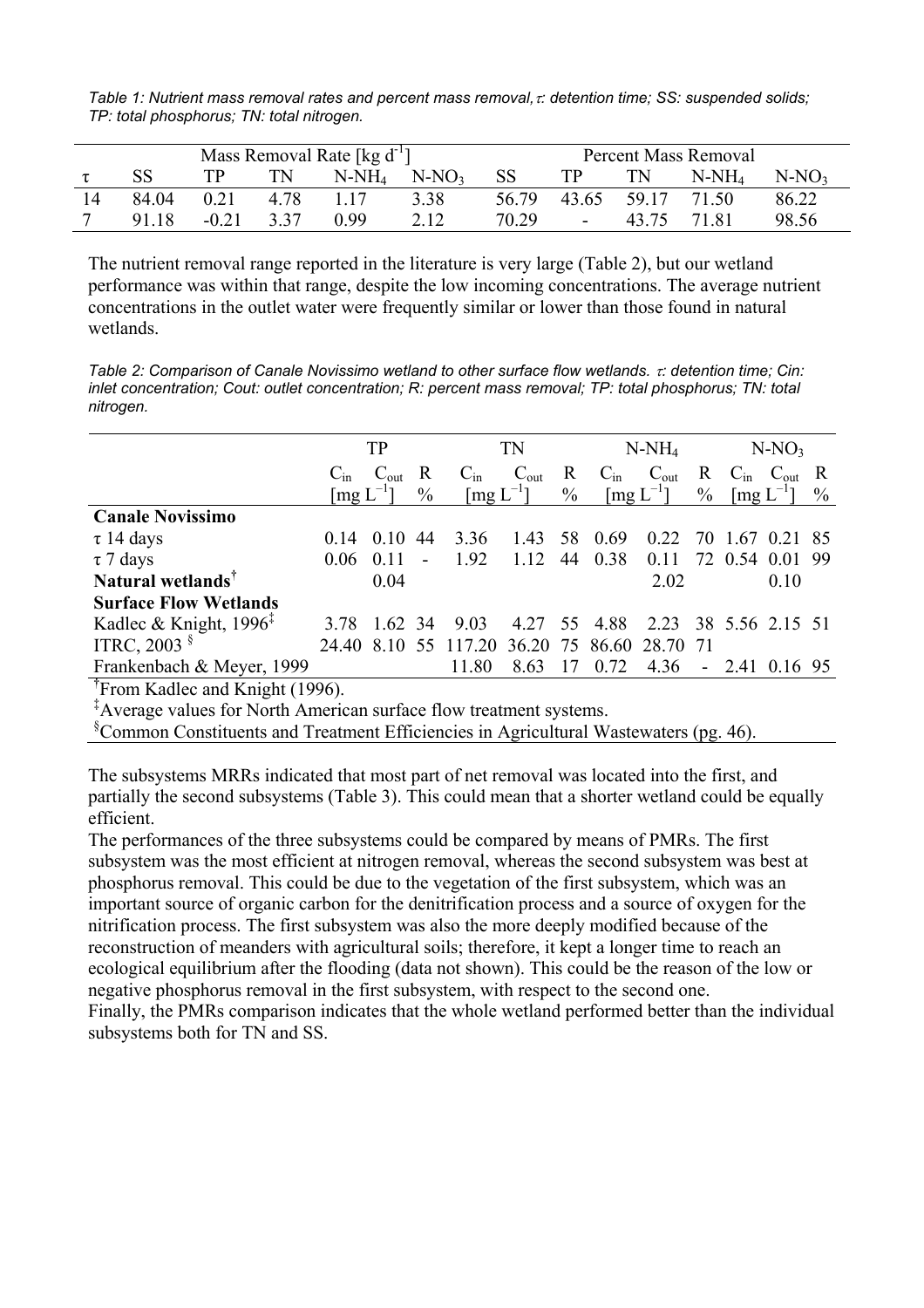*Table 3: Detention time (τ) and nutrient removal rates for the three wetland subsystems. Whole wetland removal rates are shown for comparison purposes. SS: suspended solids; TP: total phosphorus; TN: total nitrogen.* 

|                             | Mass Removal Rate [kg $d^{-1}$ ] |         | Percent Mass Removal % |          |       |       |  |
|-----------------------------|----------------------------------|---------|------------------------|----------|-------|-------|--|
| $\tau$ [d]                  | <b>SS</b>                        | TP      | <b>TN</b>              | SS       | TP    | TN    |  |
|                             | Whole wetland                    |         |                        |          |       |       |  |
| 14                          | 84.04                            | 0.21    | 4.78                   | 56.79    | 43.65 | 59.17 |  |
| 7                           | 91.18                            | $-0.21$ | 3.37                   | 70.29    |       | 43.75 |  |
|                             | First subsystem                  |         |                        |          |       |       |  |
| 3                           | 30.31                            | 0.03    | 2.46                   | 32.43    | 9.94  | 42.56 |  |
| $\mathcal{D}_{\mathcal{L}}$ | 59.64                            | $-0.15$ | 2.97                   | 45.97    |       | 38.55 |  |
|                             | Second subsystem                 |         |                        |          |       |       |  |
| 5.                          | 23.41                            | 0.22    | 0.99                   | 25.32    | 50.37 | 20.37 |  |
| $\mathbf{3}$                | $-10.60$                         | 0.07    | 0.11                   | $-15.30$ | 17.95 | 2.25  |  |
|                             | Third subsystem                  |         |                        |          |       |       |  |
| 6                           | 2.92                             | $-0.06$ | 0.37                   | 4.23     |       | 9.49  |  |
| 3                           | 42.15                            | $-0.13$ | 0.29                   | 52.24    |       | 6.35  |  |

The Novissimo wetland matched most of the assumptions required by the first-order areal model (Kadlec and Knight, 1996). The period considered in this study corresponded to steady-state conditions (data not shown). The time-averaging period corresponded to at least three hydraulic detention times. The difference between rainfall and ETP was minimal (about 0.02%) and the seepage input was about 0.2% of total inputs; thus the wetland was dominated by surface flow. Flow-weighted concentrations were not significantly different from time-averaged concentrations (data not shown). Atmospheric deposition was not sampled because it was unimportant with regard to watershed input. Indeed, the loads in the wetland via incoming water were 63 kg NO<sub>3</sub>-N ha<sup>-1</sup> yr<sup>-1</sup> and 28 kg NH<sub>4</sub>-N ha<sup>-1</sup> yr<sup>-1</sup>, versus 6.43 kg NO<sub>3</sub>-N ha<sup>-1</sup> yr<sup>-1</sup> and 5.72 NH<sub>4</sub>-N ha<sup>-1</sup> yr<sup>-1</sup> of atmospheric deposition (Comune di Venezia, 2005). The wetland was a rectangular one, 50 m wide and 4140 m long; therefore, the fractional distance y could be used (Kadlec and Knight, 1996). Flow was assumed to be unidirectional, with no variation in the cross-flow direction and no mixing in the axial direction or back mixing (plug-flow condition). Although the flow in constructed wetlands is generally intermediate between plug-flow and completely mixed conditions, the firstorder model provides a conservative design estimate (Stone et al., 2004). However, the hypothesis of a tank-in-series model was also tested for ammonium and nitrates and confirmed that the wetland could be compared to a plug-flow reactor, and thus that the last assumption was matched (data not shown).

The three methods used to estimate the removal rate constant (averaged input/output k, calibrated input/output k, and transect data k) led to similar values (Table 4). The results indicated a null background concentration for ammonium and nitrate, whereas for total nitrogen the model suggested the choice of a background concentration of 1 mg  $L^{-1}$ , lower than the 1.5 indicated by Kadlec and Knight (1996).

*Table 4 – Removal rate constants [m yr–1] and calibrated parameters for ammonium, nitrate, and total nitrogen* 

|                                 | NH <sub>4</sub>         | NO <sub>3</sub>                                                               |                         |
|---------------------------------|-------------------------|-------------------------------------------------------------------------------|-------------------------|
| Input/output data<br>averaged k | $k = 38.51 \pm 26.39$   | $k = 76.81 \pm 68.40$                                                         | $k = 53.00 \pm 36.83$   |
| Input/output data               | $k = 30.94$             | $k = 69.18$                                                                   | $k = 50.28$             |
| calibrated k                    | $C^* = 0.0$ mg $L^{-1}$ | $C^* = 0.0$ mg $L^{-1}$                                                       | $C^* = 1.0$ mg $L^{-1}$ |
| Transect data                   | $k = 33.15$             | $k = 74.29$                                                                   | $k = 51.68$             |
|                                 |                         | $R^2 = 0.25$ , p < 0.0001 $R^2 = 0.23$ , p < 0.0001 $R^2 = 0.35$ , p < 0.0001 |                         |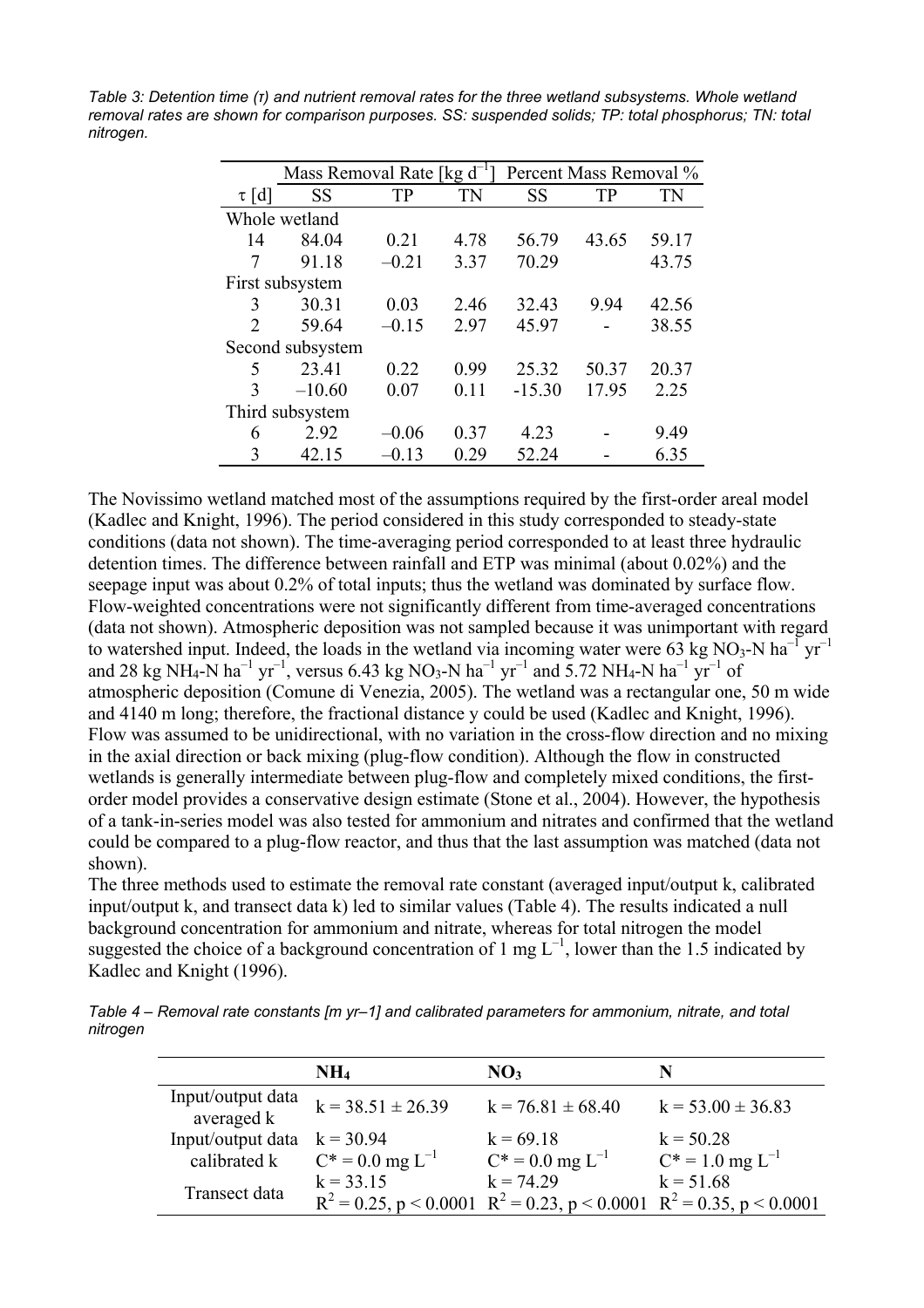

*Figure 2 – Concentration profiles through the wetland. TN: total nitrogen; NH4-N: ammonium nitrogen; NO3-N: nitrate nitrogen; y: fractional distance from the inlet.* 

The regression equations used to calibrate the model with transect data (equation 4) explained a small fraction of the original variability. Indeed, the concentration profiles were not exactly exponential (Figure 2) because of a steep concentration reduction in the first section. This behavior could be caused by the low incoming concentrations; in the first section, they were reduced to concentrations similar to background values, limiting removal in subsequent sections. Table 5 presents some removal rate constants estimated for free-water surface wetlands. Our wetland had the lowest nutrient loading rates, but the removal rate constants were comparable with the highest values reported in the literature, particularly for ammonium and total nitrogen.

|                                                    | <b>HLR</b>     | TN   | NH <sub>4</sub>                 | NO <sub>3</sub> | kN               | kNH <sub>4</sub>                | kNO <sub>3</sub> |  |
|----------------------------------------------------|----------------|------|---------------------------------|-----------------|------------------|---------------------------------|------------------|--|
| References                                         | [cm $d^{-1}$ ] |      | [kg $h^{a-1}$ d <sup>-1</sup> ] |                 |                  | $\left[\text{m yr}^{-1}\right]$ |                  |  |
| Arheimer and<br>Wittgren, 2002                     |                | 102  |                                 |                 | $40.3* \pm 54.1$ |                                 |                  |  |
| Kallner and                                        | 2.1            | 4.9  | 3.6                             |                 |                  | $8.4*$                          | $237.3*$         |  |
| Wittgren, 2001                                     | 4.8            | 10.1 | 3.4                             | 6.7             |                  | $36.5*$                         | $29.2*$          |  |
| Dortch, 1996                                       | 5.1            | 0.8  |                                 |                 | 16.8             |                                 |                  |  |
| Kadlec and                                         |                |      |                                 |                 | $22*$            | $18*$                           | $35*$            |  |
| Knight, 1996                                       |                |      |                                 |                 |                  |                                 |                  |  |
| This study                                         | 8.0            | 0.4  | 0.1                             | 0.2             | $53.0 \pm 36.8$  | $38.5 \pm 26.4$ $76.8 \pm 68.4$ |                  |  |
| * The removal rate constant was referred to 20 °C. |                |      |                                 |                 |                  |                                 |                  |  |

*Table 5 – Comparison among hydraulic loading rates (HLR), mass loading rates, and removal rate constants from literature data and the Canale Novissimo wetland* 

#### **4. Conclusions**

This research showed that wetlands could be effective also with low inlet concentrations, typical of reclaimed drainage water, reaching removal rates comparable with those described in literature (Kadlec and Knight, 1996). The wetland efficiently supported the nitrogen cycle; ammonium, nitrate, and total nitrogen removal were closely interconnected. In contrast, total phosphorus